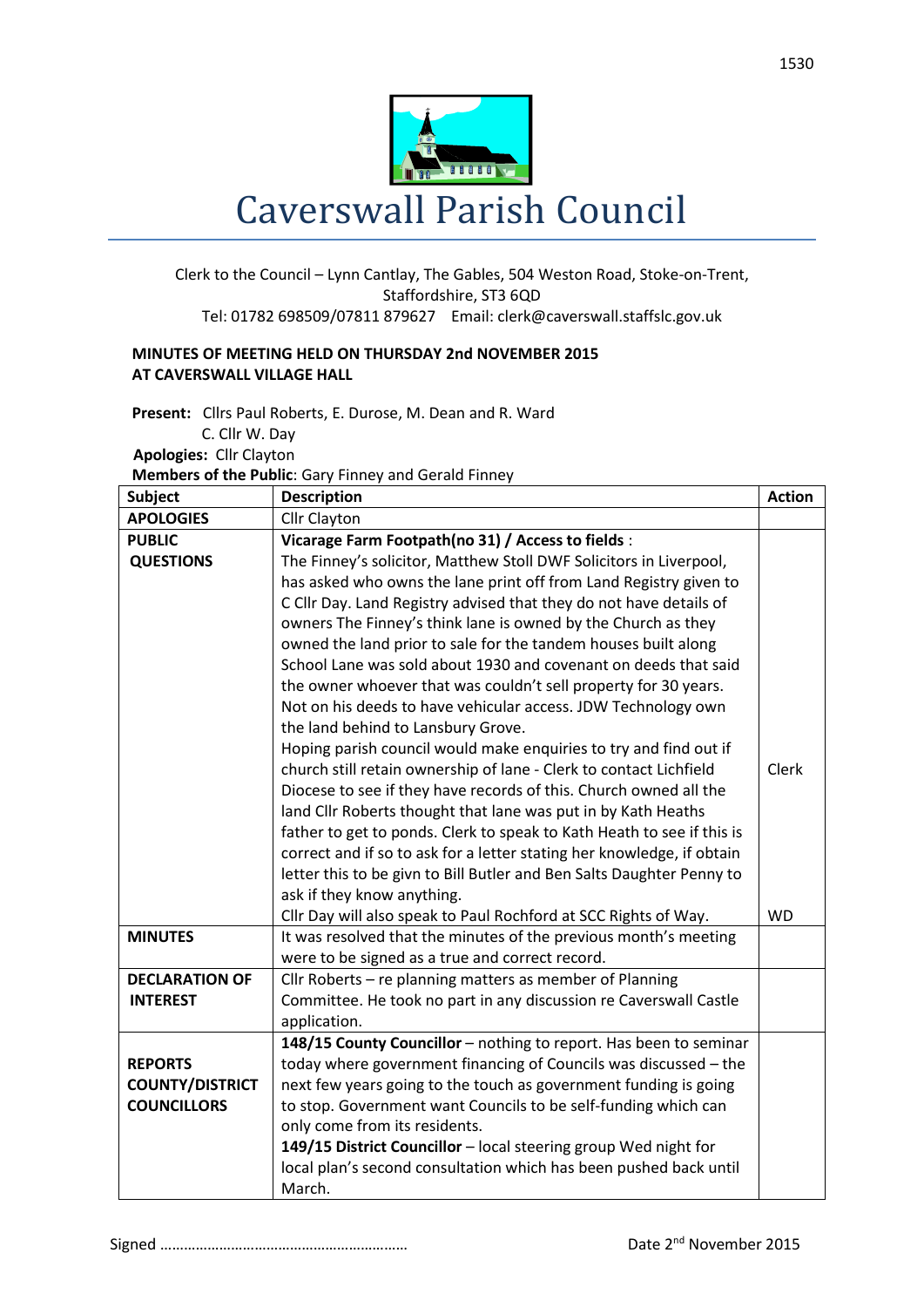| <b>Subject</b>         | <b>Description</b>                                                                                                                          | <b>Action</b> |
|------------------------|---------------------------------------------------------------------------------------------------------------------------------------------|---------------|
| HANDYMAN/              | 150/15                                                                                                                                      |               |
| <b>LENGTHSMAN</b>      | Benches and noticeboard should be done at some point this week.                                                                             |               |
| <b>REPORT</b>          |                                                                                                                                             |               |
|                        | <b>HIGHWAYS ISSUES -</b>                                                                                                                    |               |
| <b>MATTERS ARISING</b> | 151/15 School Parking Problems                                                                                                              |               |
| <b>FROM PREVIOUS</b>   | (135/15, 120/15, 104/15, 87/15, 72/15)                                                                                                      |               |
| <b>MEETINGS</b>        | Meeting was held on 6 <sup>th</sup> October, next meeting is 19 <sup>th</sup> January 2016                                                  |               |
|                        | 152/15 Grids and Drains                                                                                                                     |               |
|                        | No report                                                                                                                                   |               |
|                        | 153/15 Issues at Roughcote Lane and The Quarry                                                                                              |               |
|                        | $(136/15, 122/15, 106/15, 89/15, 74/15)$                                                                                                    |               |
|                        | Cllr Roberts has now received copy of planning application                                                                                  |               |
|                        | SM900067 and agreement from Hazel Walker, these given to Clerk.<br>154/15 Playing Fields                                                    |               |
|                        | (137/15, 123/15, 107/15, 90/15, 75/15, 21/15, 06/15, 139/14.                                                                                |               |
|                        | 126/14, 112/14, 95/14, 82/14, 70/14, 56/14, 42/14, 22/14, 08/14,                                                                            |               |
|                        | 165/13, 153/13, 138/13, 126/13, 084/13, 064/13, 049/13, 036/13,                                                                             |               |
|                        | 025/13, 010/13, 093/13)                                                                                                                     |               |
|                        | On going                                                                                                                                    |               |
|                        | 155/15 Footpaths:                                                                                                                           |               |
|                        | $(138/15. 124/15, 108/15, 91/15, 76/15)$                                                                                                    |               |
|                        | Vicarage Farm - In addition to Public Questions above - Clerk has                                                                           |               |
|                        | spoken to Paul Rochfort at SCC Rights of Way and they have                                                                                  |               |
|                        | advised that they can find no authorisation for the gate but that it                                                                        |               |
|                        | does have maintained pedestrian access, there is a lock on the gate                                                                         |               |
|                        | but this is able to be opened for access on foot. Regarding other                                                                           |               |
|                        | access i.e. to fields then this is a civil matter. The case officer has<br>been on long term sick leave but is due to return this month and |               |
|                        | further update may then be available.                                                                                                       |               |
|                        | 156/15 Defibrillator:                                                                                                                       |               |
|                        | (139/15, 125/15, 109/15. 92/15, 77/15, 62/15, 23/15,                                                                                        |               |
|                        | 08/15,142/14. 128/14, 114/14, 97/14, 84/14, 73/14, 59/14, 46/14,                                                                            |               |
|                        | 27/14)                                                                                                                                      |               |
|                        | Training sessions organised for 14 <sup>th</sup> November. Email schools with                                                               |               |
|                        | details.                                                                                                                                    |               |
|                        | 157/15 Natural Spring in Caverswall:                                                                                                        |               |
|                        | (154/15)                                                                                                                                    |               |
|                        | Clerk has spoken to Severn Trent Water although they have several                                                                           |               |
|                        | bore holes in the Caverswall area they do not know of one on                                                                                |               |
|                        | Sycamore Farm, which would be a privately owned bore hole.                                                                                  |               |
|                        | Suggested only way to find out more would be to speak to land                                                                               |               |
|                        | owners or their land agent. There is problem generally with water<br>drying up from springs etc because of the fall in the water table      |               |
|                        | and therefore this could be the reason, could possibly be going into                                                                        |               |
|                        | draught conditions.                                                                                                                         |               |
|                        | Clerk also spoken to Environmental Agency and been advised that                                                                             |               |
|                        | that up to 200 cubic metre (4400 gallons) of water is allowable any                                                                         |               |
|                        | more then permission has to be sought from them.                                                                                            |               |
|                        | Clerk to contact land owners to enquire if they have put in a bore                                                                          |               |
|                        | hole as general enquiry into what is the cause of the steam drying                                                                          |               |
|                        | up.                                                                                                                                         |               |
|                        |                                                                                                                                             |               |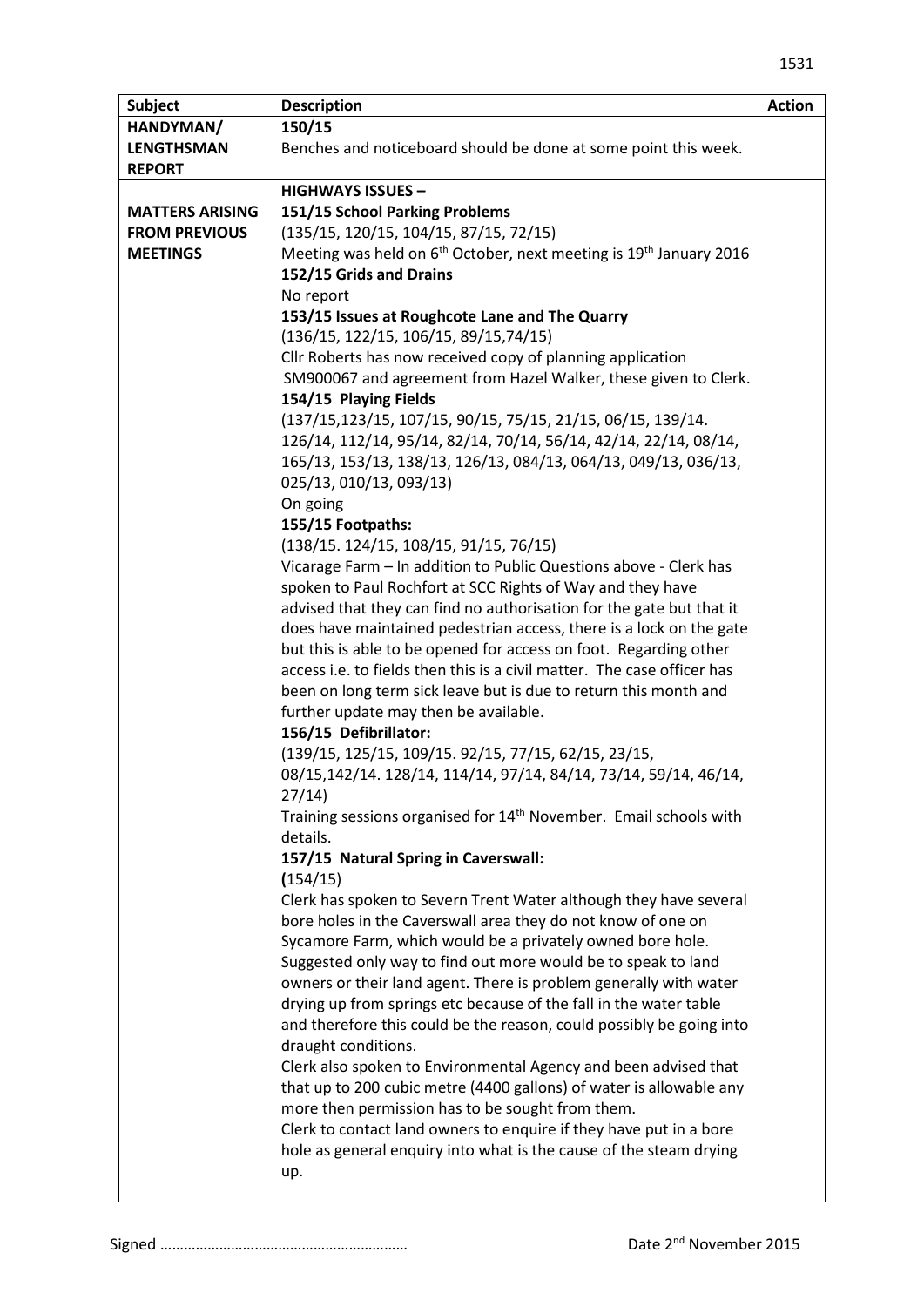| <b>Subject</b>        | <b>Description</b>                                                    | <b>Action</b> |
|-----------------------|-----------------------------------------------------------------------|---------------|
|                       | 158/15 Caverswall Castle:                                             |               |
|                       | (145/15)                                                              |               |
|                       | See planning applications                                             |               |
|                       | 159/15 Village Hall:                                                  |               |
|                       | (146/15)                                                              |               |
|                       | Clerk to sort date for meeting. Further details required on help with |               |
|                       | funding, to be discussed at meeting.                                  |               |
|                       | <b>Unresolved Items: None</b>                                         |               |
|                       | 160/15                                                                |               |
| <b>CORRESPONDENCE</b> | <b>TSB</b><br><b>Bank Statements</b>                                  |               |
|                       |                                                                       |               |
|                       | SMDC<br><b>Outside Active &amp; Healthy leaflets</b>                  |               |
|                       |                                                                       |               |
|                       | Comm Councils<br>Best Kept Village Competition 2016                   |               |
|                       |                                                                       |               |
|                       | 161/15                                                                |               |
| <b>FINANCE,</b>       | Payments:                                                             |               |
| <b>AUDIT AND</b>      | The following accounts were approved for payment:-                    |               |
| <b>ANNUAL RETURN</b>  | Mrs L Cantlay - Clerk Salary and Expenses - November<br>£250.45 *     |               |
|                       | Town & Country Services - October work<br>£348.00 *                   |               |
|                       | Mr R Nicholls - Handyman Work<br>£ 97.28                              |               |
|                       | TOTAL PAYMENTS THIS MONTH - £695.73                                   |               |
|                       | $\ast$<br>- indicates payments to be made via Internet Banking Faster |               |
|                       | Payment, approved at meeting.                                         |               |
|                       |                                                                       |               |
|                       | Transfer $-$ £500.00                                                  |               |
|                       | Receipts:                                                             |               |
|                       | Bank Interest for October - £0.81p                                    |               |
|                       | TOTAL RECEIPTS RECEIVED - £0.81p                                      |               |
|                       | Accounts (after any payment or receipts made) :                       |               |
|                       | Current Account - £347.50                                             |               |
|                       | Instant Access Account - £12,354.62                                   |               |
|                       | Contingency Account - £8,102.80                                       |               |
|                       | 162/15                                                                |               |
| <b>PLANNING</b>       | <b>Applications:</b>                                                  |               |
| <b>MATTERS</b>        | HNT/2015/0034 - The Hollies, Roughcote Lane - Proposed single         |               |
|                       | storey rear extension to form granny annexe, proposed extension       |               |
|                       | to be 7.8 metres from the original dwelling, maximum height of        |               |
|                       | 3.85 metres and the proposed height of the eaves to be 2.25           |               |
|                       | metres-NO OBJECTION subject to neighbour's approval.                  |               |
|                       | SMD/2015/0660 and 0661 - Dove Farm barns, Blythe Bridge Road          |               |
|                       | -Residential development comprising the erection of 4no. new          |               |
|                       | build 3 bedroom dwellings, reorganisation of units 5-7 (approved      |               |
|                       | under SMD/2011/0601 and SMD/2011/0601) to provide an                  |               |
|                       | additional 3-bedroom dwelling and associated works (enabling          |               |
|                       | development - NO OBJECTION but comments that materials in             |               |
|                       | keeping with existing barns.                                          |               |
|                       |                                                                       |               |
|                       | Due to being on the SMDC Planning Committee Councillor Roberts        |               |
|                       | took no part in the following application for Caverswall Castle as it |               |
|                       | is likely to come before them.                                        |               |
|                       |                                                                       |               |